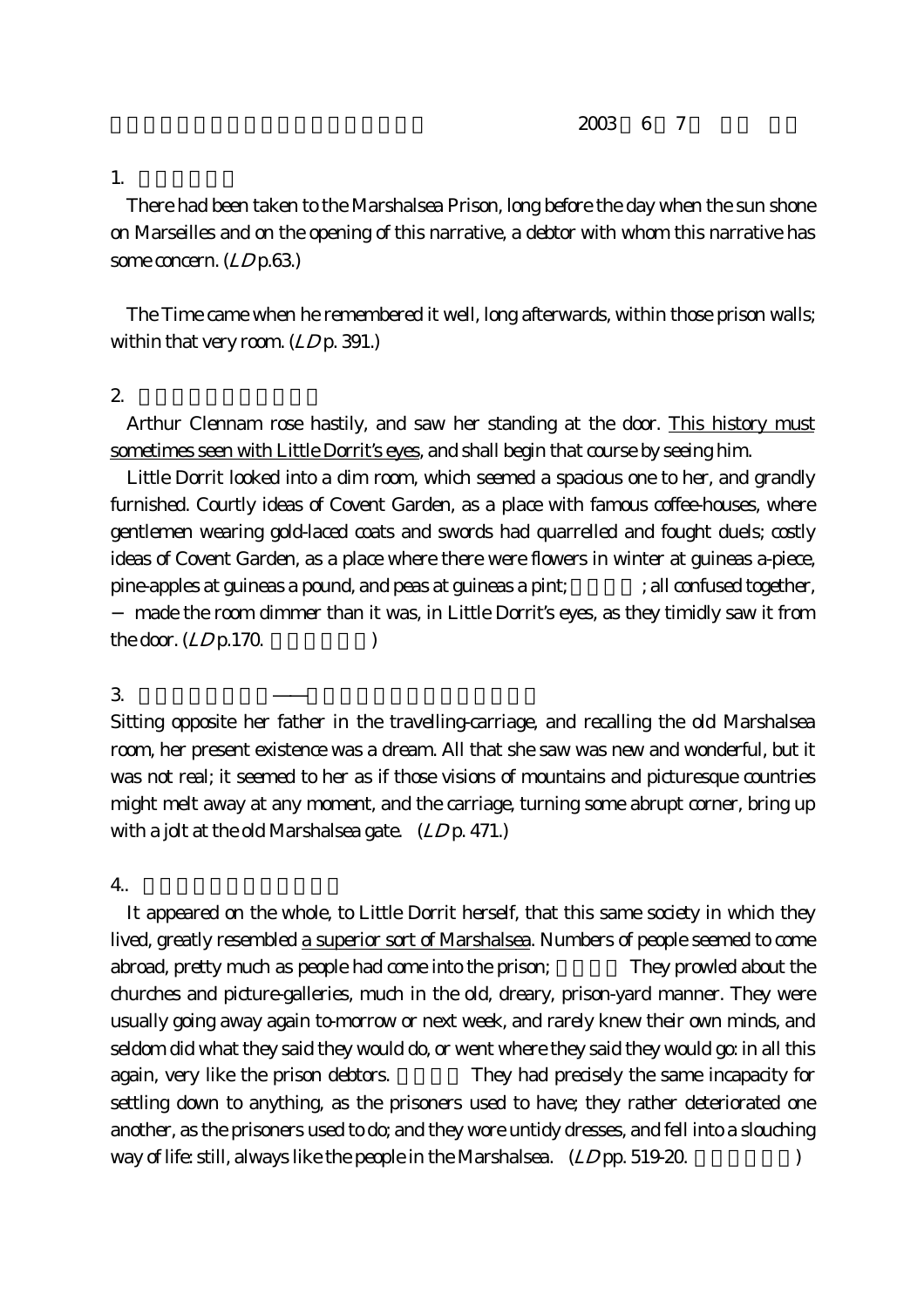$5.$ 

Now that he had an opportunity of observing her, Arthur found that her diminutive figure, small features, and slight spare dress, gave her the appearance of being much younger than she was. A woman, probably of not less than two-and -twenty, she might have been passed in the street for little more than half that age. Not that her face was very youthful, for in truth there was more consideration and care in it than naturally belonged to her utmost yeas;  $(LDp.57.)$ 

 $6.$ 

They went quietly down into the roaring streets, inseparable and blessed; and as they passed along in sunshine and shade, the noisy and the eager, and the arrogant and the froward and the vain, fretted and chafed, and made usual uproar. (LD p. 838.)

7.

(slant)

(filter) (Chatman, p.143.)

8. 「正しい視点」

 'You don't regard it from the right point of view. It is the point of view that is the essential thing. Regard our place from the point of view that we only ask you to leave us alone, and we are as capital a Department as you'll find anywhere.'

 $(LD_{\rm p.} 749.$